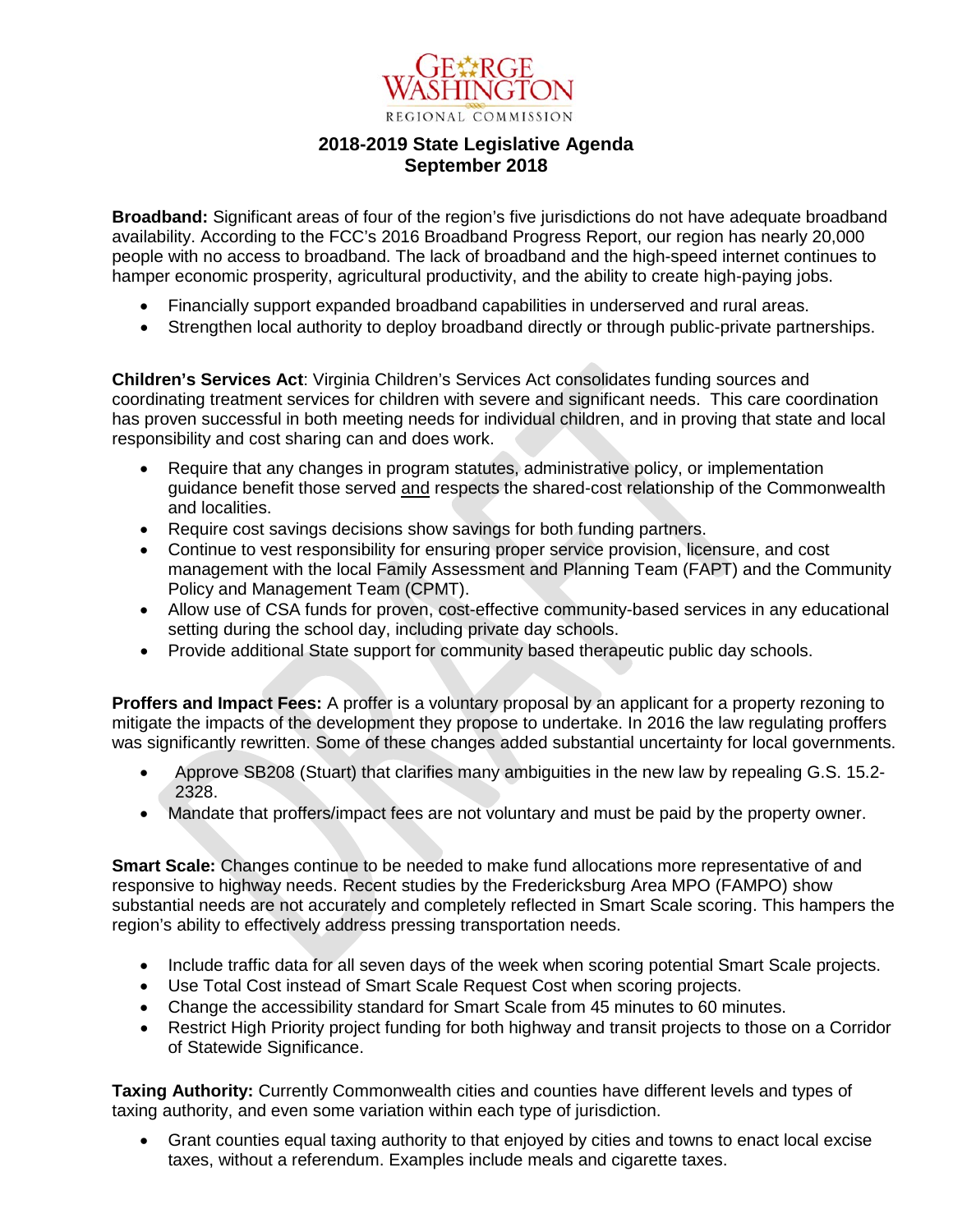# **2019 SESSION**

 $\widetilde{\mathbf{r}}$ 

| 1                       | 19100151D<br>HOUSE JOINT RESOLUTION NO. 580                                                                                                                                                                       |
|-------------------------|-------------------------------------------------------------------------------------------------------------------------------------------------------------------------------------------------------------------|
| $\overline{\mathbf{c}}$ | Offered January 9, 2019                                                                                                                                                                                           |
| 3                       | Prefiled August 14, 2018                                                                                                                                                                                          |
| 4                       | Establishing a joint subcommittee to study the feasibility of widening Interstate 95 between Exit 118 and                                                                                                         |
| 5                       | the Springfield Interchange. Report.                                                                                                                                                                              |
| 6                       |                                                                                                                                                                                                                   |
|                         | Patrons-Cole, Fowler, Sickles and Watts; Senators: Howell and Marsden                                                                                                                                             |
| 7<br>8                  |                                                                                                                                                                                                                   |
| $\boldsymbol{9}$        | Committee Referral Pending                                                                                                                                                                                        |
| 10                      | WHEREAS, an adequate, efficient, and safe Interstate 95 corridor is important to the economic                                                                                                                     |
| 11                      | well-being of the communities located along the corridor; and                                                                                                                                                     |
| 12                      | WHEREAS, a 2017 nationwide study conducted by INRIX Research ranked the nation's worst single                                                                                                                     |
| 13                      | traffic hotspot as Interstate 95 southbound at Exit 133A in Fredericksburg, with 1,394 traffic jams over                                                                                                          |
| 14<br>15                | the two-month study period, with an average duration of 33 minutes. This hotspot is projected to cost                                                                                                             |
| 16                      | drivers \$2.3 billion from 2017 through 2026 in time lost, fuel wasted, and carbon emitted; and<br>WHEREAS, the portion of Interstate 95 northbound between Massaponax and State Route 610 in                     |
| 17                      | North Stafford was ranked as the seventh worst traffic hotspot in the nation, with 936 traffic jams over                                                                                                          |
| 18                      | the two-month study period, with an average duration of 33 minutes. This hotspot is projected to cost                                                                                                             |
| 19                      | drivers \$1.1 billion from 2017 through 2026 in time lost, fuel wasted, and carbon emitted; and                                                                                                                   |
| 20                      | WHEREAS, the existing transportation infrastructure in this corridor is inadequate and must be                                                                                                                    |
| 21<br>22                | updated to meet the needs of the growing population along this corridor; and                                                                                                                                      |
| 23                      | WHEREAS, the Metropolitan Washington Council of Governments reported that the Interstate 95<br>corridor in Fairfax and Prince William Counties contained 566,000 residents and 187,000 jobs in 2010               |
| 24                      | and forecasts that 126,000 residents and 85,000 jobs will be added by 2030; and                                                                                                                                   |
| 25                      | WHEREAS, continued congestion in this corridor threatens the prosperity and economic development                                                                                                                  |
| 26                      | of the entire region and creates economic hardship for the residents; now, therefore, be it                                                                                                                       |
| 27                      | RESOLVED by the House of Delegates, the Senate concurring, That a joint subcommittee be                                                                                                                           |
| 28<br>29                | established to study the feasibility of widening that portion of Interstate 95 between Exit 118 and the<br>Springfield Interchange. The joint subcommittee shall have a total membership of 19 members that shall |
| 30                      | consist of 18 legislative members and one ex officio member. The joint subcommittee shall consist of                                                                                                              |
| 31                      | all the members representing the legislative districts along this portion of the Interstate 95 corridor. The                                                                                                      |
| 32                      | House members shall consist of those members representing Districts 2, 28, 31, 39, 42, 43, 52, 54, 55,                                                                                                            |
| 33                      | and 88. The Senate members shall consist of those members representing Districts 4, 17, 28, 29, 30, 36,                                                                                                           |
| 34<br>35                | 39, and 35. The Secretary of Transportation or his designee shall serve ex officio with voting privileges.                                                                                                        |
| 36                      | The joint subcommittee shall elect a chairman and vice-chairman from among its membership, who shall<br>be members of the General Assembly.                                                                       |
| 37                      | In conducting its study, the joint subcommittee shall determine the feasibility and practicality of                                                                                                               |
| 38                      | widening that portion of the Interstate 95 corridor north of Exit 118 and south of the Springfield                                                                                                                |
| 39                      | Interchange by at least one additional lane of traffic in each direction.                                                                                                                                         |
| 40                      | Administrative staff support shall be provided by the Office of the Clerk of the House of Delegates.                                                                                                              |
| 41<br>42                | Legal, research, policy analysis, and other services as requested by the joint subcommittee shall be                                                                                                              |
| 43                      | provided by the Division of Legislative Services. All agencies of the Commonwealth shall provide<br>assistance to the joint subcommittee for this study, upon request.                                            |
| 44                      | The joint subcommittee shall be limited to four meetings for the 2019 interim, and the direct costs of                                                                                                            |
| 45                      | this study shall not exceed \$33,840 without approval as set out in this resolution. Approval for                                                                                                                 |
| 46                      | unbudgeted nonmember-related expenses shall require the written authorization of the chairman of the                                                                                                              |
| 47                      | joint subcommittee and the respective Clerk. If a companion joint resolution of the other chamber is                                                                                                              |
| 48<br>49                | agreed to, written authorization of both Clerks shall be required.                                                                                                                                                |
| 50                      | No recommendation of the joint subcommittee shall be adopted if a majority of the House members<br>or a majority of the Senate members appointed to the joint subcommittee (i) vote against the                   |
| 51                      | recommendation and (ii) vote for the recommendation to fail notwithstanding the majority vote of the                                                                                                              |
| 52                      | joint subcommittee.                                                                                                                                                                                               |
| 53                      | The joint subcommittee shall complete its meetings by November 30, 2019, and the chairman shall                                                                                                                   |
| 54                      | submit to the Division of Legislative Automated Systems an executive summary of its findings and                                                                                                                  |
| 55<br>56                | recommendations no later than the first day of the 2020 Regular Session of the General Assembly. The<br>executive summary shall state whether the joint subcommittee intends to submit to the General             |
| 57                      | Assembly and the Governor a report of its findings and recommendations for publication as a House or                                                                                                              |
| 58                      | Senate document. The executive summary and the report shall be submitted as provided in the                                                                                                                       |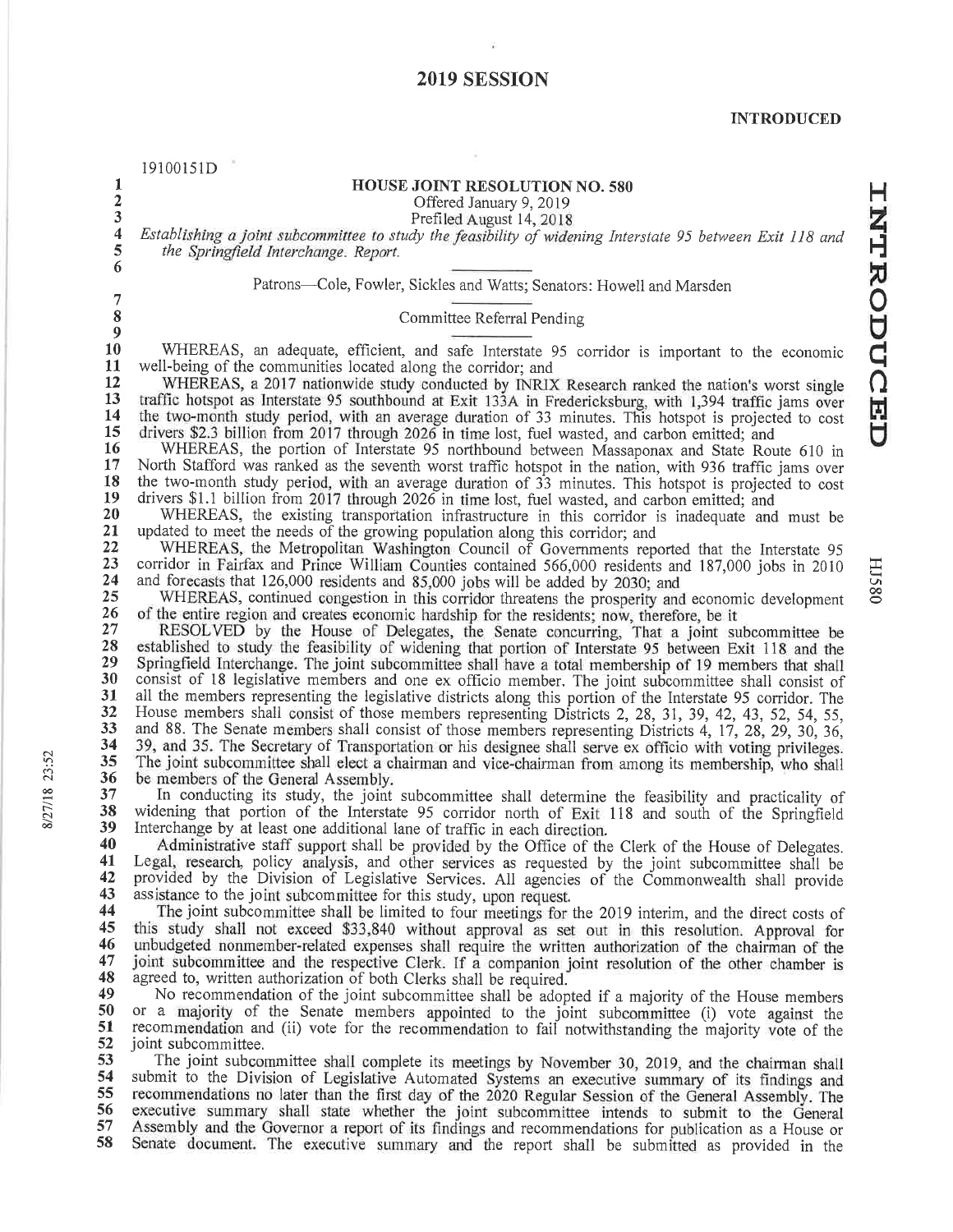# 2019 SESSION

|                         | 19100237D                                                                                                                                                                                                         |
|-------------------------|-------------------------------------------------------------------------------------------------------------------------------------------------------------------------------------------------------------------|
| 1                       | <b>HOUSE JOINT RESOLUTION NO. 581</b>                                                                                                                                                                             |
| $\mathbf 2$             | Offered January 9, 2019                                                                                                                                                                                           |
| 3                       | Prefiled August 14, 2018                                                                                                                                                                                          |
| $\overline{\mathbf{4}}$ | Requesting the Commonwealth Transportation Board to study the portion of the Interstate 95 corridor                                                                                                               |
| 5<br>6                  | between Exit 118 and the Springfield Interchange and financing options for improvements to the<br>corridor. Report.                                                                                               |
| 7                       |                                                                                                                                                                                                                   |
|                         | Patrons—Cole, Fowler, Sickles and Watts; Senators: Howell and Marsden                                                                                                                                             |
| 8                       |                                                                                                                                                                                                                   |
| $\boldsymbol{9}$        | Committee Referral Pending                                                                                                                                                                                        |
| 10                      |                                                                                                                                                                                                                   |
| 11                      | WHEREAS, an adequate, efficient, and safe Interstate 95 corridor is important to the economic                                                                                                                     |
| 12                      | well-being of the communities located along the corridor; and                                                                                                                                                     |
| 13                      | WHEREAS, a 2017 nationwide study conducted by INRIX Research ranked the nation's worst single                                                                                                                     |
| 14<br>15                | traffic hotspot as Interstate 95 southbound at Exit 133A in Fredericksburg, with 1,394 traffic jams over<br>the two-month study period, with an average duration of 33 minutes. This hotspot is projected to cost |
| 16                      | drivers \$2.3 billion from 2017 through 2026 in time lost, fuel wasted, and carbon emitted; and                                                                                                                   |
| 17                      | WHEREAS, the portion of Interstate 95 northbound between Massaponax and State Route 610 in                                                                                                                        |
| 18                      | North Stafford was ranked as the seventh worst traffic hotspot in the nation, with 936 traffic jams over                                                                                                          |
| 19                      | the two-month study period, with an average duration of 33 minutes. This hotspot is projected to cost                                                                                                             |
| 20                      | drivers \$1.1 billion from 2017 through 2026 in time lost, fuel wasted, and carbon emitted; and                                                                                                                   |
| 21<br>22                | WHEREAS, the existing transportation infrastructure in this corridor is inadequate and must be<br>updated to meet the needs of the growing population along this corridor; and                                    |
| 23                      | WHEREAS, the Metropolitan Washington Council of Governments reported that the Interstate 95                                                                                                                       |
| 24                      | corridor in Fairfax and Prince William Counties contained 566,000 residents and 187,000 jobs in 2010                                                                                                              |
| 25                      | and forecasts that 126,000 residents and 85,000 jobs will be added by 2030; and                                                                                                                                   |
| 26                      | WHEREAS, continued congestion in this corridor threatens the prosperity and economic development                                                                                                                  |
| 27<br>28                | of the entire region and creates economic hardship for the residents; now, therefore, be it<br>RESOLVED by the House of Delegates, the Senate concurring, That the Commonwealth                                   |
| 29                      | Transportation Board be requested to study the portion of the Interstate 95 corridor between Exit 118                                                                                                             |
| 30                      | and the Springfield Interchange and financing options for improvements to the corridor.                                                                                                                           |
| 31                      | In conducting its study, the Commonwealth Transportation Board (the Board) shall develop and                                                                                                                      |
| 32                      | adopt an Interstate 95 Corridor Improvement Plan (Plan). The Plan shall include the examination of                                                                                                                |
| 33                      | potential improvements to the portion of Interstate 95 between Exit 118 and the Springfield Interchange                                                                                                           |
| 34<br>35                | and the methods of financing such improvements.<br>At a minimum, in the development of the Plan, the Board shall:                                                                                                 |
| 36                      | 1. Designate specific segments of the Interstate 95 corridor between Exit 118 and the Springfield                                                                                                                 |
| 37                      | Interchange for improvement;                                                                                                                                                                                      |
| 38                      | 2. Identify a targeted set of improvements for each segment that may be financed or funded in such                                                                                                                |
| 39                      | segment and evaluated using the statewide prioritization process pursuant to $\S$ 33.2-214.1 of the Code                                                                                                          |
| 40<br>41                | of Virginia;<br>3. Ensure that, in the overall plan of expenditure and distribution of any toll revenues or other                                                                                                 |
| 42                      | evaluated financing means, each segment's total long-term benefit shall be approximately equal to the                                                                                                             |
| 43                      | proportion of the toll revenues attributable to and other funds allocated to such segment divided by the                                                                                                          |
| 44                      | total toll revenues and other revenues allocated to the Plan;                                                                                                                                                     |
| 45                      | 4. Study truck travel patterns along the Interstate 95 corridor and analyze policies that minimize the                                                                                                            |
| 46                      | impact of the Plan on local truck traffic;                                                                                                                                                                        |
| 47                      | 5. Identify incident management strategies corridor-wide;                                                                                                                                                         |
| 48<br>49                | 6. Ensure that any revenues collected on the Interstate 95 corridor be used only for the benefit of<br>that corridor; and                                                                                         |
| 50                      | 7. Determine potential solutions to address region-specific needs along this Interstate 95 corridor.                                                                                                              |
| 51                      | Technical assistance shall be provided to the Board by the Department of Transportation, the                                                                                                                      |
| 52                      | Department of Motor Vehicles, and the Department of State Police. All agencies of the Commonwealth                                                                                                                |
| 53                      | shall provide assistance to the Board for this study, upon request.                                                                                                                                               |
| 54<br>55                | The Board shall complete its meetings by November 30, 2019, and shall submit to the Governor and<br>the General Assembly an executive summary and a report of its findings and recommendations for                |
| 56                      | publication as a House or Senate document. The executive summary and report shall be submitted as                                                                                                                 |
| 57                      | provided in the procedures of the Division of Legislative Automated Systems for the processing of                                                                                                                 |
| 58                      | legislative documents and reports no later than the first day of the 2020 Regular Session of the General                                                                                                          |
|                         |                                                                                                                                                                                                                   |

**HJ581**